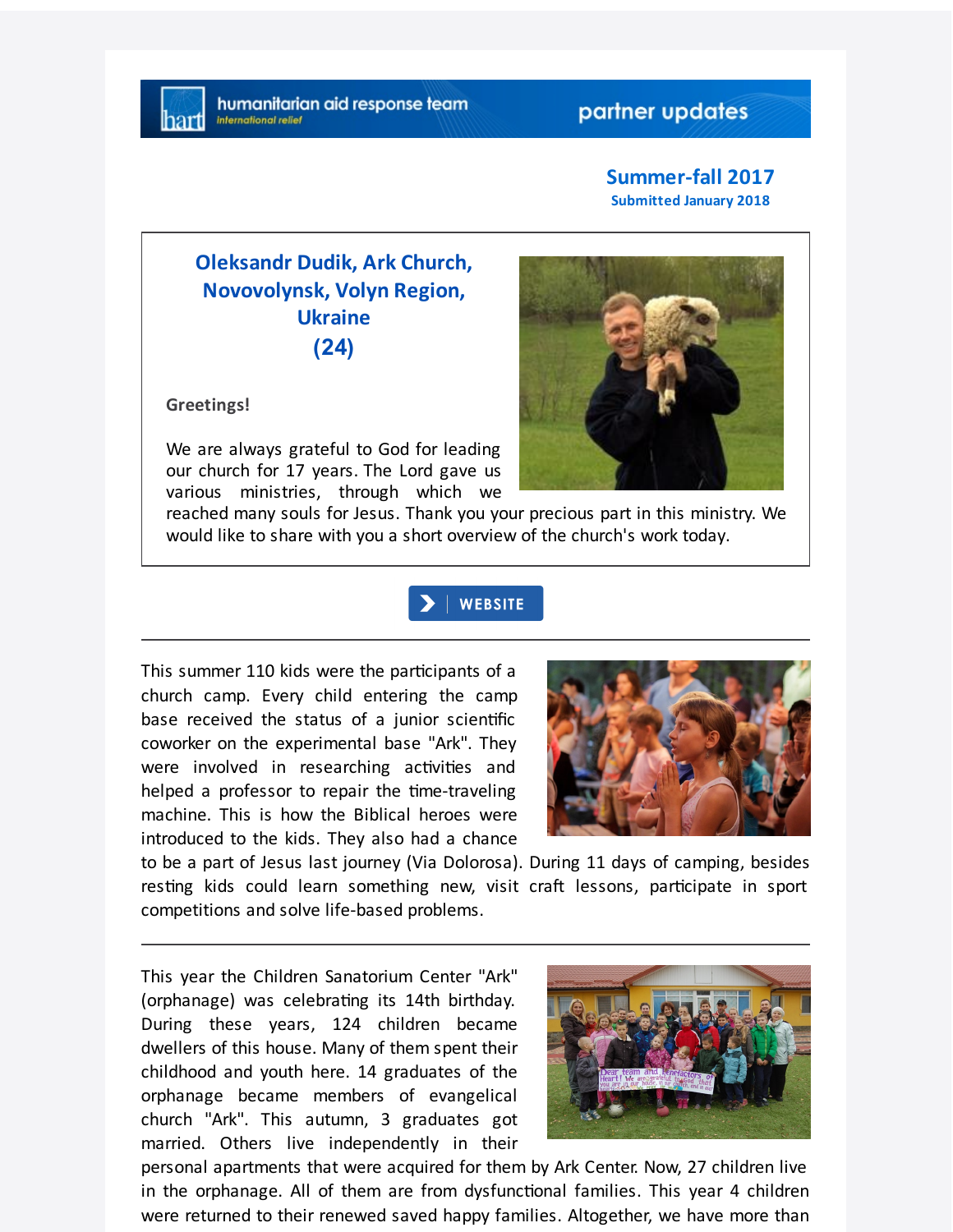10 such successful family stories.

The work in rehabilitation centers regularly brings fruit. People who had successfully finished the course of rehabilitation already make up a considerable percentage in church membership. We have the patients from all over Ukraine. This is why the demography of the church is so diverse. Women center takes a special place among other 7 centers, because when a mother is healthy - the whole family is doing well. 12 women after rehabilitation course have reunited their once broken families and



now enjoy their complete life. Today there are 5 mothers among other patients of the center. However, rehabilitation ministry requires regular financing as most of the patients cannot pay for their staying in the center (40 USD - for food per month). These people are usually abandoned by their relatives because of their unacceptable lifestyle in the past. The rehabilitation centers successfully cooperate with our orphanage. Usually the reanimation of the family includes children and their parents.

In general, all church ministries are interconnected. One ministry naturally flows into another. For example, people who has finished the course in rehab center, go to live under mentorship of adaptation center. There they have all accommodations, receive help with renewing all lost personal documents and getting a job. For today, church building for adaptation center is still in construction process that is why for now church has to rent apartments for this ministry. Some of them



(women and men) are employed by church bakery. The bakery by itself has an interesting story of development, but today we are mentioning only its ministry's activities. The bakery, besides providing job positions for previously drug and alcohol addicted people, donates for orphanage and all 8 rehab centers free bread (it is apart from baking bread products for 70 shops).

Evangelical ministry is also in other forms. For example, each Saturday a group of church youth and one deacon sets a tent in front of the city market. They provide free coffee and tea, Christian brochures and Bibles, play Evangelic songs, initiate dialogs and if people want they pray for them. Occasionally, youth goes to the city center with evangelic program (sing songs, show drama skits, share the message, invite to



the church). Partially, evangelism is carried by newly opened Help Center. One of its functions is to go directly to people on streets and start conversation about Jesus. Thus, one day of the week belongs to one category of church members (for example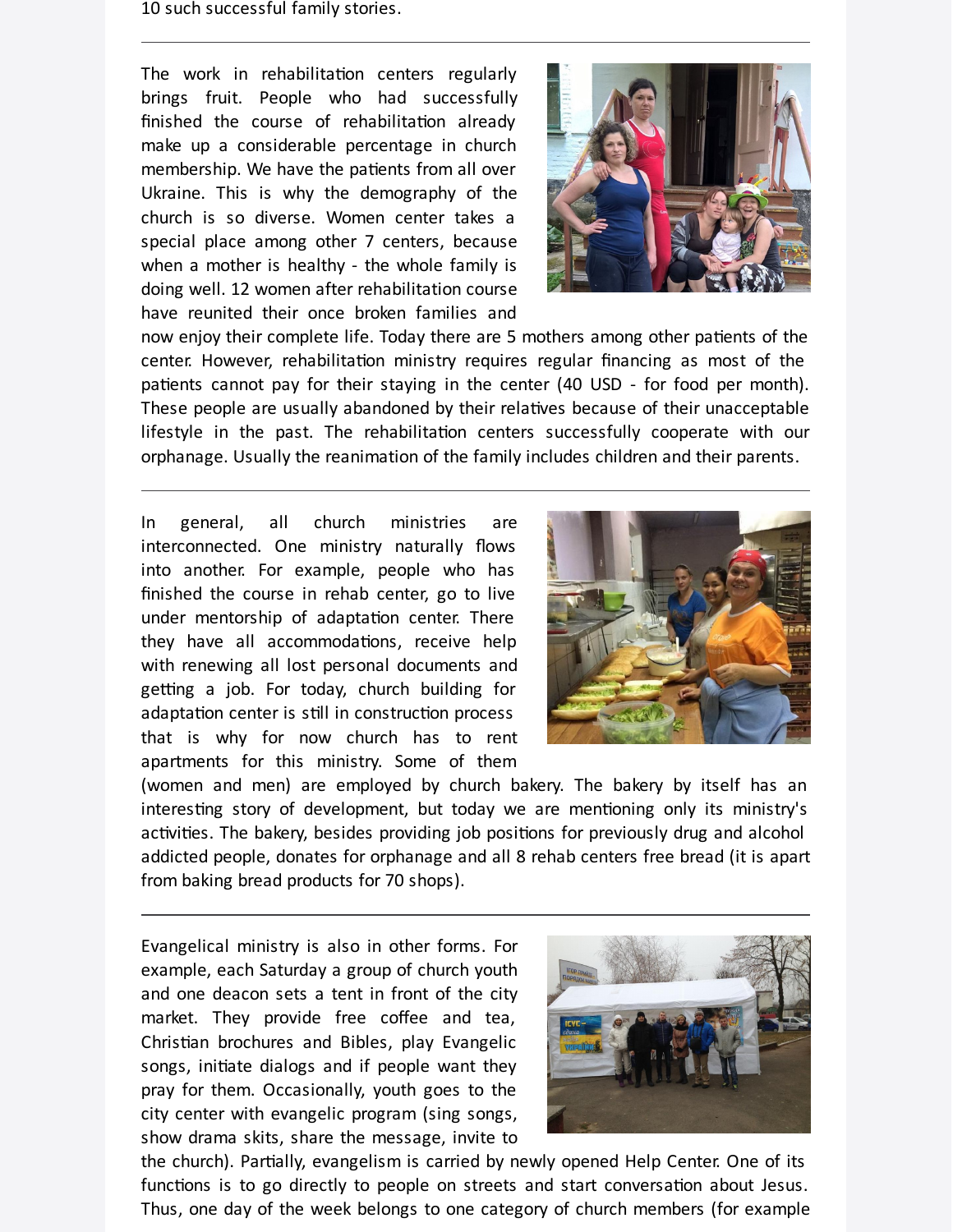Tuesday - for women, Thursday for men).

Besides the volunteers' work, we see the necessity of having few office workers to hold the organizing and coordinating duties in the Help Center. They have to be full-day employed for salary staff, because the work they have to accomplish is huge (data collection and processing, searching for optimal problems' solving). We know people, who can do the job, but unfortunately, today we are not able to find



money to pay for it. Even though, this fact slows the development of the center, we do our best to make this ministry prosper.

Often, God uses children to evangelize adults. We observe this from Sunday school and summer camps. First, kids start to behave better, then parents react on these positive changes, visit church and finally stay there. With this idea in our minds, we began preparations for opening Christian kindergarten and daycare. (There is a growing demand for kindergartens in our town, because several



governmental kindergartens were recently closed). It is important to mention that in the same building we make renovations for starting a Christian café. The constructing and decorating works already last for 5 years.

Another object, called Youth Center "Ark", is currently used as a main church building for congregation meetings. There are 500-600 seats available (depends how tightly people sit on the benches). Recently we had a wonderful youth conference there. As soon as we move to the main church building, Youth Center will be concentrated only on youth projects and activities (as it was initially planned). We began



the construction of the main church building few years before the church was officially launched. The construction works lasts for 20 years already (2000 seats). During this period, church grew from 100 people to 1000.

## **PRAYER REQUESTS:**

- Please, pray fro all the ministries we carry out to bring good fruit;
- Pray for the construction works to successfully come to end, so that we would be able to use all the building appropriately;